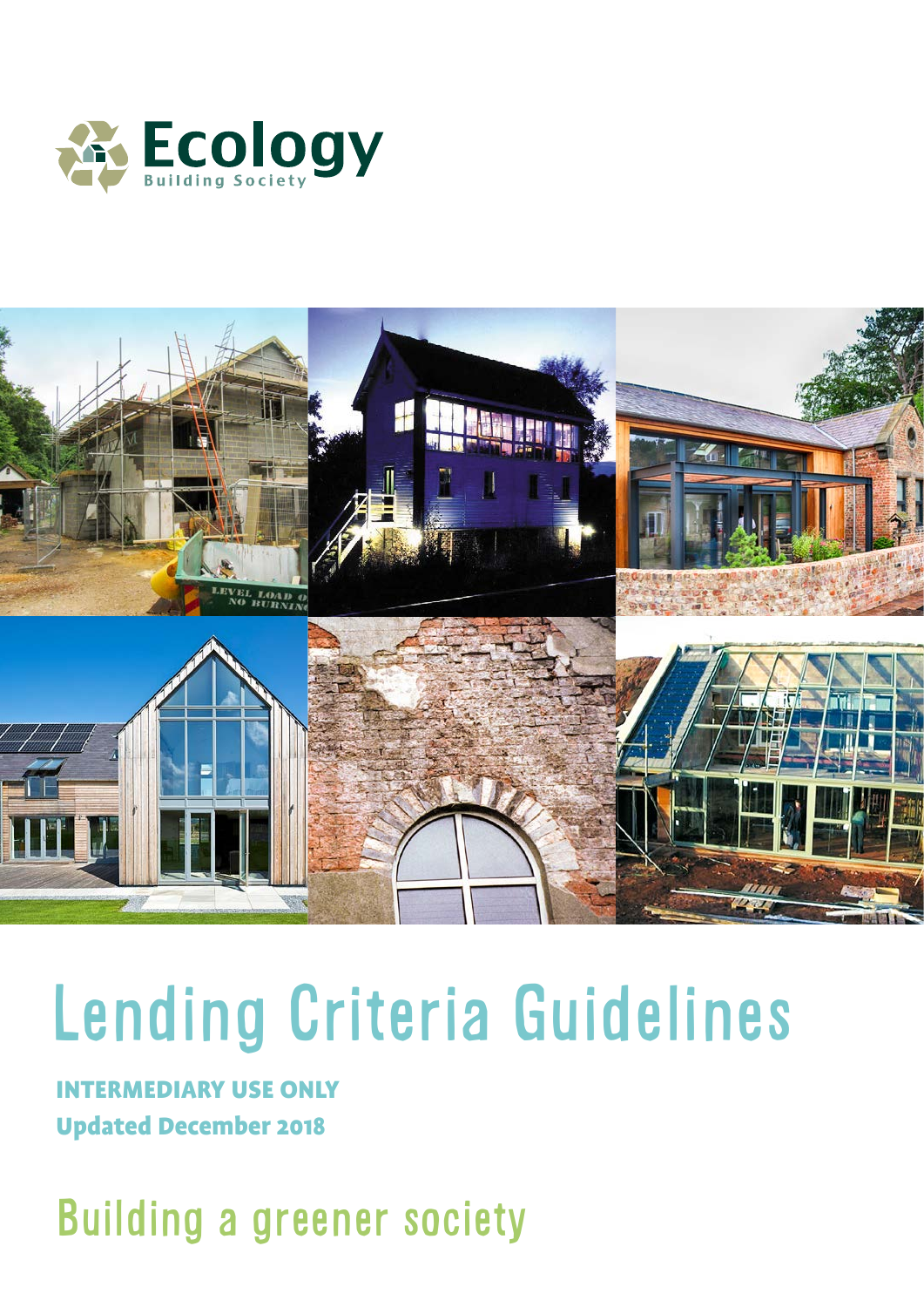# A brief summary for IFAs and mortgage brokers

## Introducer fees

Introducer fees on new residential mortgage business will be paid at a rate of 0.40% of the mortgage value (minimum £300; maximum £2,000). The fee will be paid on completion of the mortgage.

The Society lends on properties in England, Wales, Scotland and Northern Ireland. Lending cannot be considered in Channel Islands or Isle of Man.

We are a provider of specialist mortgages for:

- **Renovation** of derelict, deteriorated or redundant properties including listed buildings
- **Conversion** of disused buildings such as barns, chapels, water towers and windmills
- **Self-build** constructed of sustainable building materials and incorporating high levels of energy efficiency
- **Difficult to sell properties** such as non-standard construction (where energy efficiency improvements are to be undertaken), sound properties in deprived neighbourhoods or properties with agricultural restrictions (but only where other features of the project make it acceptable)
- **Energy efficiency improvements** to existing homes such as insulation and condensing boilers, and **renewable energy technologies** such as solar panels and wind turbines.

As well as:

- **Affordable housing**
- **Live/work properties**
- **Buy-to-let properties**
- **Houseboat moorings**
- **Organic farms and smallholdings**
- **Small woodlands**
- Shared ownership

## Features of our mortgages include:

- **Daily interest**
- **No higher lending charges**
- **Funds released on land** (with planning permission) or unimproved property value
- **Flexible release of funds in stages**
- **Discount payable** based on the energy saving and environmental features of the property. Once the discounts are applied, they remain in place for the term of the mortgage
- **A dedicated broker online portal** enabling brokers to submit and track cases 24/7.



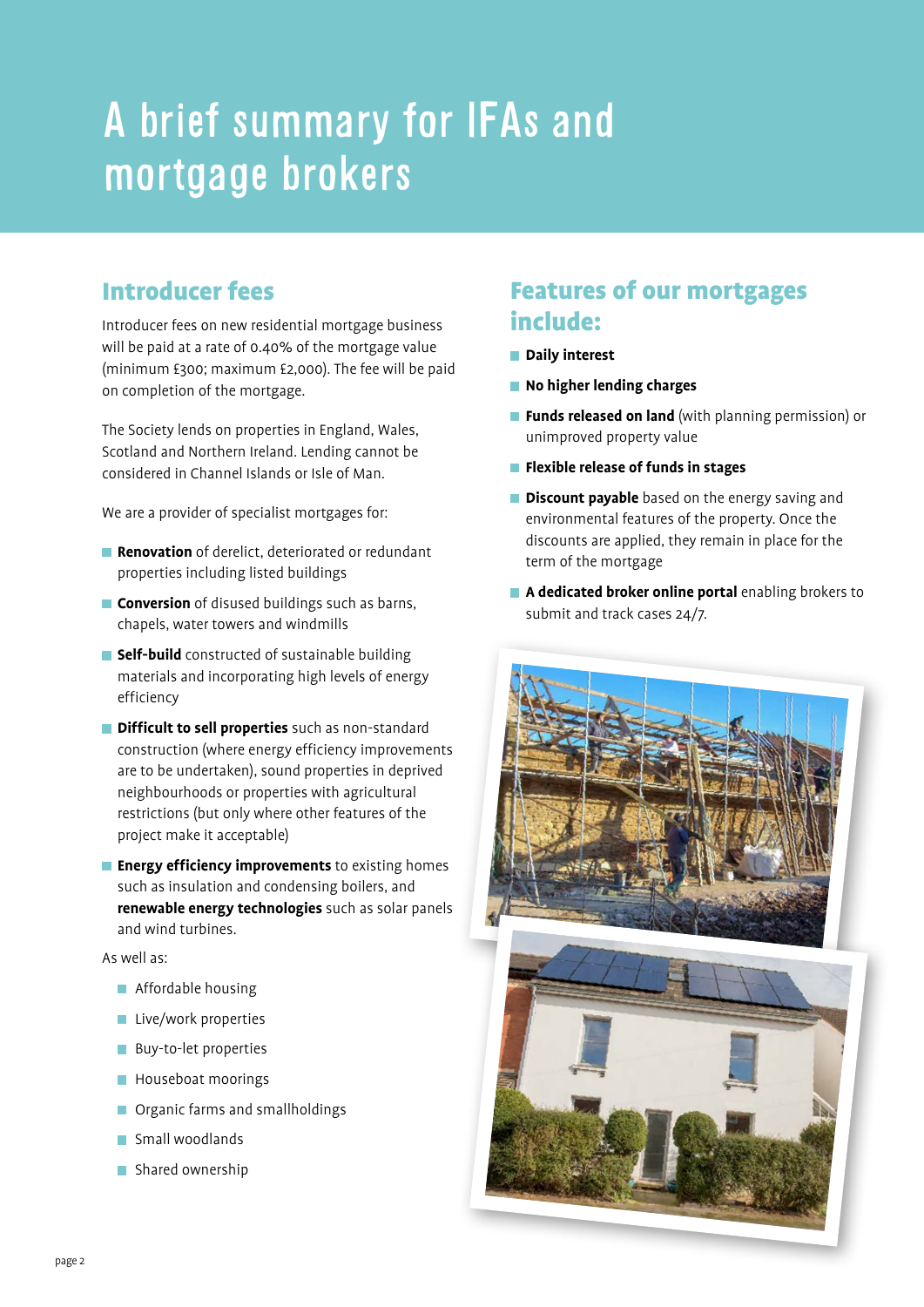

## Packaging Support

#### **Helping you receive a quicker offer**

Here are some points to remember when submitting mortgage applications.

#### **Bank statements** must

- Contain all pages, including cover pages for postal statements
- Be full months for the period requested
- Show the full account number and sort code
- Show the applicant's address, full name (or initials and surname) and match the application
- Online statements don't need the full address displayed but must include name, account number and sort code.

#### **Payslips** must

- Show the pay date
- Match the name and address (if present) on the application
- Show net pay and gross pay.

#### **Benefit statements** must

- Be the latest award statement
- Contain all pages
- Match the name(s) on the application.

#### **Project information** must include

- Professional costings
- Planning permission (if applicable)
- Plans (if applicable)
- Evidence of predicted energy rating
- Proof of own funds (if applicable).





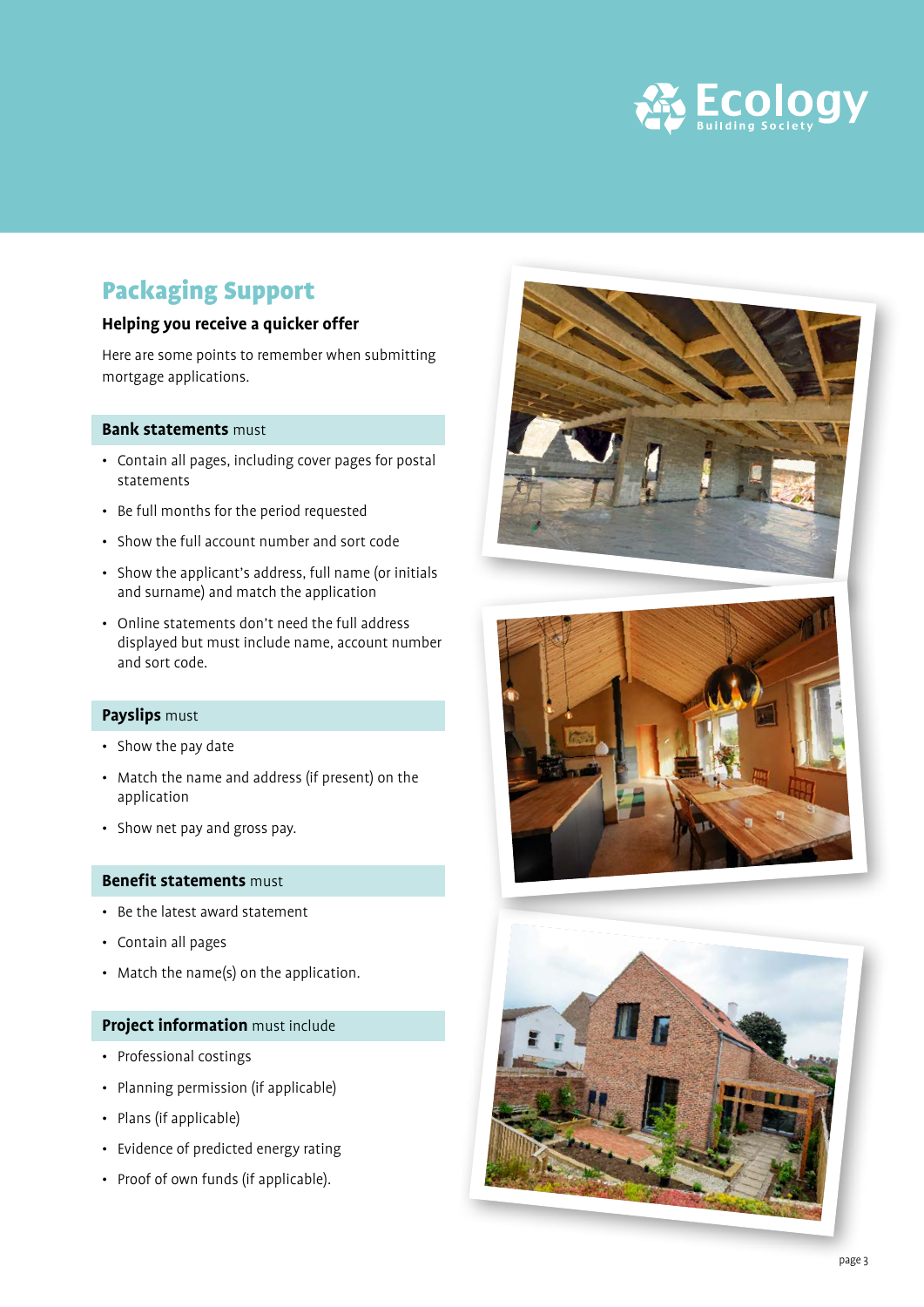

| Loan type & sizes                                                                         |                                                                                                                                                                                                                                    |  |
|-------------------------------------------------------------------------------------------|------------------------------------------------------------------------------------------------------------------------------------------------------------------------------------------------------------------------------------|--|
| Current residential mortgage rates and charges.<br>www.ecology.co.uk/mortgages/brochures/ |                                                                                                                                                                                                                                    |  |
| <b>Maximum Loan-to-value</b>                                                              | • As specified in the current residential mortgage rates and charges document.<br>• LTV based on the lower of the purchase price or valuation.                                                                                     |  |
| <b>Minimum Loan</b>                                                                       | • As specified in the current residential mortgage rates and charges document.                                                                                                                                                     |  |
| Maximum Loan                                                                              | • As specified in the current residential mortgage rates and charges document.                                                                                                                                                     |  |
| <b>Mortgage terms</b>                                                                     |                                                                                                                                                                                                                                    |  |
| <b>Minimum Term</b>                                                                       | $\cdot$ 5 years.                                                                                                                                                                                                                   |  |
| <b>Maximum Term</b>                                                                       | • 30 years (as specified in the current residential mortgage rates and charges document).                                                                                                                                          |  |
| Age requirements                                                                          |                                                                                                                                                                                                                                    |  |
| Minimum Age                                                                               | $\cdot$ 18 years.                                                                                                                                                                                                                  |  |
| <b>Maximum Age</b>                                                                        | • At least one borrower should normally be no more than 85 years old at the end of the<br>mortgage term for residential mortgages.                                                                                                 |  |
|                                                                                           | • There is no maximum age for standard buy-to-let mortgages.                                                                                                                                                                       |  |
|                                                                                           | • Where the term of a mortgage would go beyond an applicant's intended retirement age,<br>evidence of post retirement income is required to demonstrate that the mortgage will remain<br>affordable in retirement.                 |  |
|                                                                                           | • Where the applicant has indicated that their retirement age is beyond state pension age, we<br>will assess whether this is feasible, based on the nature of the role being performed.                                            |  |
| <b>Applicant residency status</b>                                                         |                                                                                                                                                                                                                                    |  |
| <b>EU Member Citizens</b>                                                                 | • A citizen of an EU member state must be currently resident in the UK with provable residency<br>and a valid passport.                                                                                                            |  |
| <b>Non-EU Member Citizens</b>                                                             | • A non-EU citizen must be currently resident in the UK, have 12 months provable residency and<br>a right to stay in the UK by way of a permanent 'Right to reside' OR 'Indefinite leave to remain'<br>stamp and a valid passport. |  |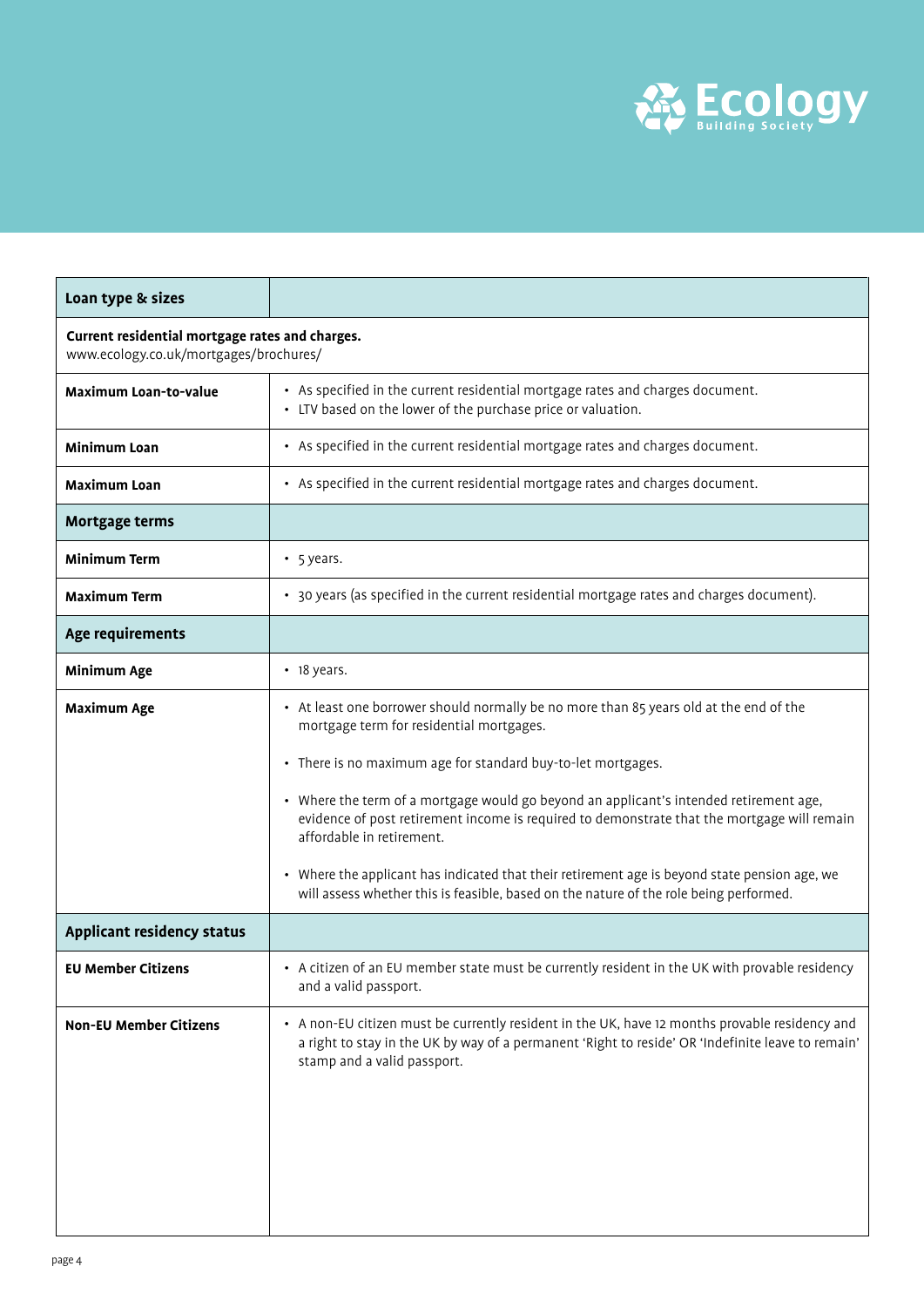

| <b>Employment</b> |                                                                                                                                                                                                                                                                                                                                                                          |
|-------------------|--------------------------------------------------------------------------------------------------------------------------------------------------------------------------------------------------------------------------------------------------------------------------------------------------------------------------------------------------------------------------|
| <b>Employed</b>   | • Applicants must have been employed in their current job for a minimum of 6 months.                                                                                                                                                                                                                                                                                     |
|                   | • Employment within a probationary period is not acceptable.                                                                                                                                                                                                                                                                                                             |
|                   | • Income paid in cash is not acceptable.                                                                                                                                                                                                                                                                                                                                 |
|                   | • Income paid must be paid in sterling and into a UK bank account.                                                                                                                                                                                                                                                                                                       |
|                   | <b>Maternity/Paternity leave:</b>                                                                                                                                                                                                                                                                                                                                        |
|                   | • Where the applicant is currently on maternity leave, they will be asked to confirm their<br>intention to return to work. Income based on the response (i.e. full-time, part-time) can be<br>taken into account in considering the application. The applicant(s) must be able to confirm<br>that the mortgage will remain affordable during the maternity leave period. |
|                   | Employment by fixed-term contract or contractors must have:                                                                                                                                                                                                                                                                                                              |
|                   | • Been reviewed at least once.                                                                                                                                                                                                                                                                                                                                           |
|                   | • At least 3 months to run to renewal.                                                                                                                                                                                                                                                                                                                                   |
|                   | • Every chance of being renewed.                                                                                                                                                                                                                                                                                                                                         |
|                   | • Minimum of 12 months' track record and verification that further contract in place.                                                                                                                                                                                                                                                                                    |
|                   | Employed by temp agency must have:                                                                                                                                                                                                                                                                                                                                       |
|                   | • Minimum of 12 months' track record.                                                                                                                                                                                                                                                                                                                                    |
|                   | • Verification that further contract in place for a minimum of 3 months.                                                                                                                                                                                                                                                                                                 |
|                   | Verification:                                                                                                                                                                                                                                                                                                                                                            |
|                   | • Income will be verified in all cases by the 3 most recent consecutive monthly payslips.                                                                                                                                                                                                                                                                                |
|                   | • A satisfactory employment reference from the applicant's current employer.                                                                                                                                                                                                                                                                                             |
|                   | • Three months' full bank statements, evidencing receipt of salary must be produced in support<br>of each application.                                                                                                                                                                                                                                                   |
|                   | · Rental income must be verified by reference to a tenancy agreement plus proof of 6 months'<br>rental income evidenced on bank statements, supported by accountant or tax assessments.                                                                                                                                                                                  |
|                   | • Hand written documents will not be accepted.                                                                                                                                                                                                                                                                                                                           |
| Self-employed     | • Applicants must have been trading for a minimum of 36 months.                                                                                                                                                                                                                                                                                                          |
|                   | • For self-employed and company directors the following are required:                                                                                                                                                                                                                                                                                                    |
|                   | Most recent 3 years' accounts and SA302 documents.                                                                                                                                                                                                                                                                                                                       |
|                   | Profits:                                                                                                                                                                                                                                                                                                                                                                 |
|                   | • Stable/increasing net profits: income will be calculated as the average of the most recent net<br>profit figures.                                                                                                                                                                                                                                                      |
|                   |                                                                                                                                                                                                                                                                                                                                                                          |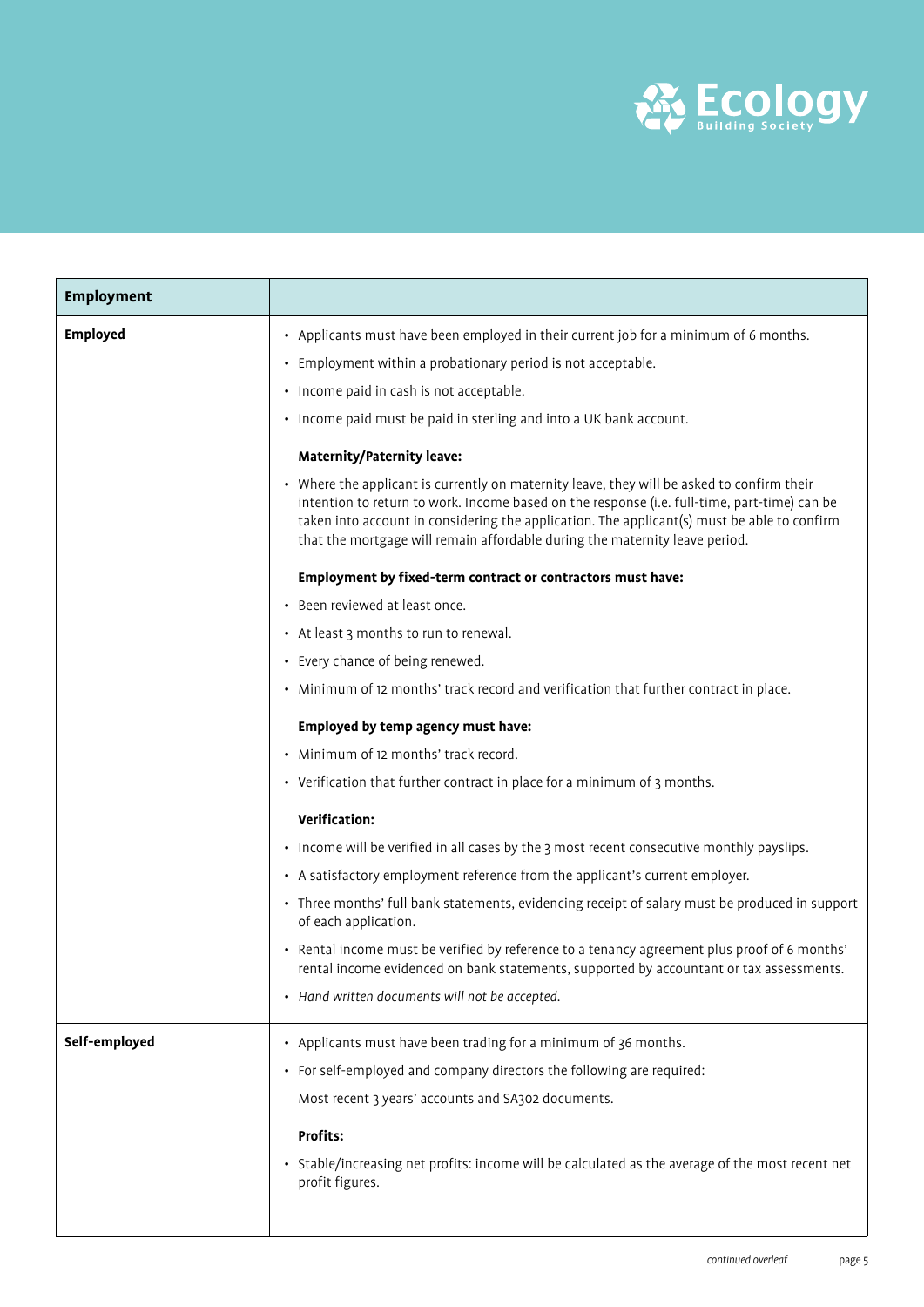

|        | The income of company directors will be based on:                                                                                  |
|--------|------------------------------------------------------------------------------------------------------------------------------------|
|        | • An average of salary and dividend payments in the last 3 years.                                                                  |
|        | Where applicants own 100% of the shares in the company then 50% of the residual retained<br>profit may also be taken into account. |
|        | <b>Verification:</b>                                                                                                               |
|        | • An accountant's reference will be requested confirming the net earnings for the last 3 years.                                    |
|        | Acceptable accountant qualifications are ACA, ACCA, ACMA, CPFA, FCA, FCCA, FCMA and<br>ICAEW.                                      |
| Income |                                                                                                                                    |

#### **General Income Requirements**

• All applicants must be UK tax payers and resident in the UK. In arriving at eligible income the following may be taken into account:

| <b>Income Component</b>                                    | <b>Description</b>                                                                                                                                                   | <b>Evidence</b>                                          |  |
|------------------------------------------------------------|----------------------------------------------------------------------------------------------------------------------------------------------------------------------|----------------------------------------------------------|--|
| <b>Contractual allowances</b>                              | If part of employment contract e.g. car allowance,<br>As above<br>guaranteed bonus, home-working or housing allowance,<br>guaranteed overtime, large town allowance. |                                                          |  |
| Commission - regular                                       | Average paid over a minimum 6 month period.                                                                                                                          | Last 3 months' payslips or P60<br>documents              |  |
| Contractor / Fixed term                                    | Minimum of 12 months' track record required.                                                                                                                         | Employer's reference                                     |  |
| contracts                                                  | Verification that further contract in place.                                                                                                                         | SA302 documents also<br>acceptable alternatives          |  |
| <b>Private pension</b>                                     | Annual annuity or drawdown of less than 5% from<br>private pension(s).                                                                                               | Annual pension award<br>document                         |  |
| <b>Regular investment income</b><br>e.g. dividend payments | Average paid over a minimum 24 month period.                                                                                                                         | Accountant's reference or SA302<br>documents             |  |
| Regular trust income                                       | Average paid over a minimum 12 month period.                                                                                                                         | Accountant's reference or SA302<br>documents             |  |
| Second job                                                 | Minimum 6 months' employment.                                                                                                                                        | · Employer's reference supported<br>by (where required): |  |
|                                                            |                                                                                                                                                                      | • Last 3 months' payslips or P60<br>documents            |  |
| Temp agency income                                         | Minimum of 12 months' track record required.                                                                                                                         | · Employer's reference                                   |  |
|                                                            | Verification that further contract in place for a minimum<br>of 3 months.                                                                                            | supported by (where<br>required):                        |  |
|                                                            |                                                                                                                                                                      | • Last 3 months' payslips or P60<br>documents            |  |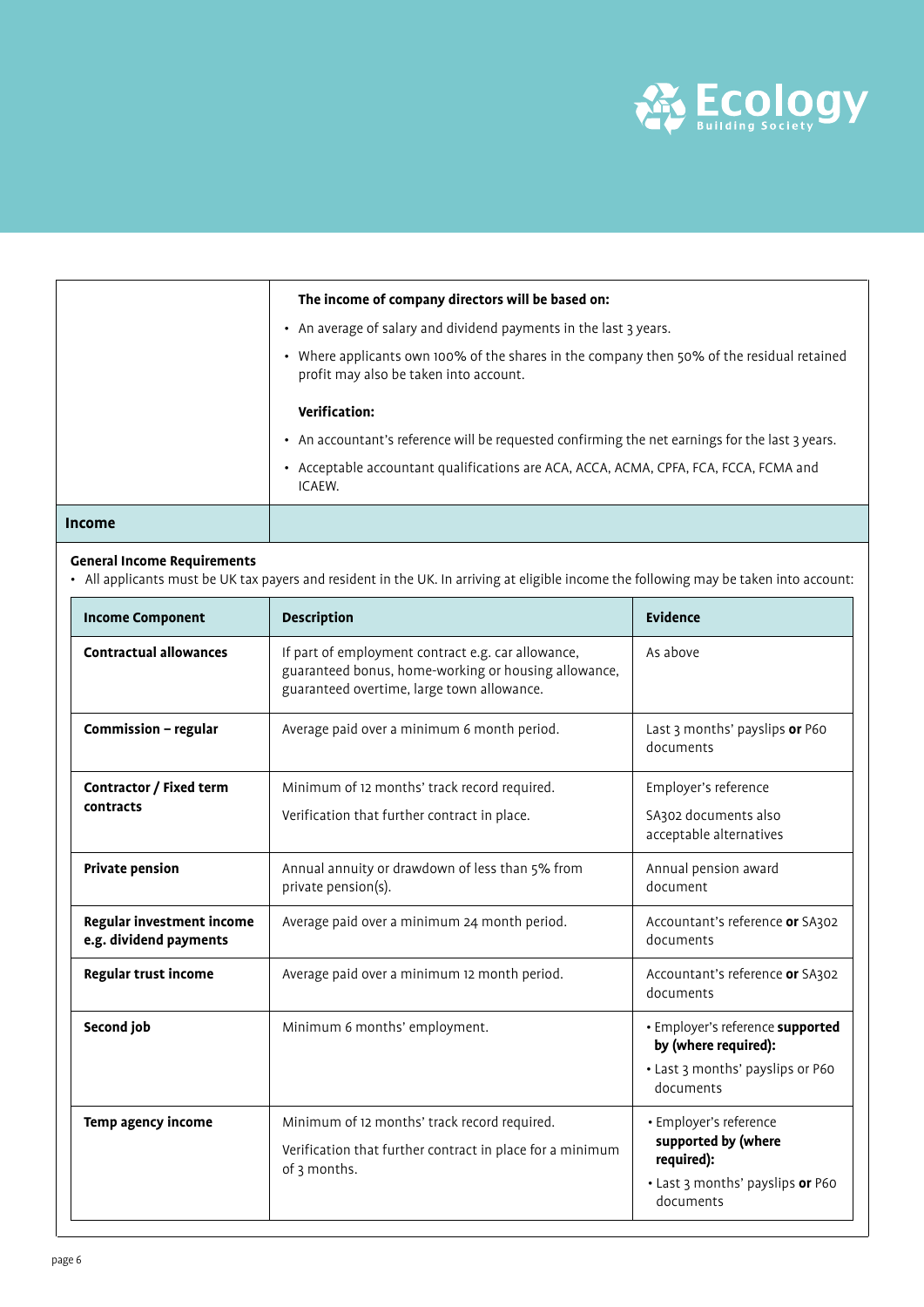

| Payment shift allowance                                | Minimum of 6 months' track record required.                                                                                              | · Employer's reference supported<br>by (where required):<br>• Last 3 months' payslips or P60<br>documents |
|--------------------------------------------------------|------------------------------------------------------------------------------------------------------------------------------------------|-----------------------------------------------------------------------------------------------------------|
| <b>Additional Income</b>                               |                                                                                                                                          |                                                                                                           |
| <b>Bonus - discretionary</b><br>(performance related)  | 50% of the average of the last 2 years.                                                                                                  | • Employer's reference<br>supported by (where<br>required):<br>• Last 3 months' payslips or P60           |
|                                                        |                                                                                                                                          | documents                                                                                                 |
| Court, non-court approved<br>and CSA child maintenance | Paid for the last 6 months and payable over mortgage<br>term.                                                                            | Court order award document                                                                                |
| Rental income surplus                                  | Net amount after mortgage payments and costs are<br>covered.<br>Must be verified by formal accounts or SA302<br>documents from the HMRC. | Accountant's reference or SA302<br>documents                                                              |

#### **Benefits Income**

| <b>Carer's Allowance</b>                    | Paid to people aged 16 or over spending at least 35 hours<br>per week caring for someone with substantial caring<br>needs.<br>Paid over a minimum 12 month period. Subject to<br>underwriter's discretion.                                          | Benefit award document |
|---------------------------------------------|-----------------------------------------------------------------------------------------------------------------------------------------------------------------------------------------------------------------------------------------------------|------------------------|
| <b>Disability Living Allowance</b><br>(DLA) | For children and adults aged under 65 who need help<br>with personal care due to disability. From April 2013, DLA<br>was replaced by Personal Independence Payment.<br>Paid over a minimum 12 month period. Subject to<br>underwriter's discretion. | Benefit award document |
| <b>Foster Carer's Allowance</b>             | Minimum allowance to cover the costs of caring for a<br>child in their home. National minimum rates apply.<br>Paid over a minimum 12 month period. Subject to<br>underwriter's discretion.                                                          | Benefit award document |
| Personal Independence<br>Payment (PIP)      | Replaced DLA for people aged 16 to 64 from April 2013.<br>PIP assists with the extra costs caused by long-term ill<br>health or disability.<br>Paid over a minimum 12 month period. Subject to<br>underwriter's discretion.                         | Benefit award document |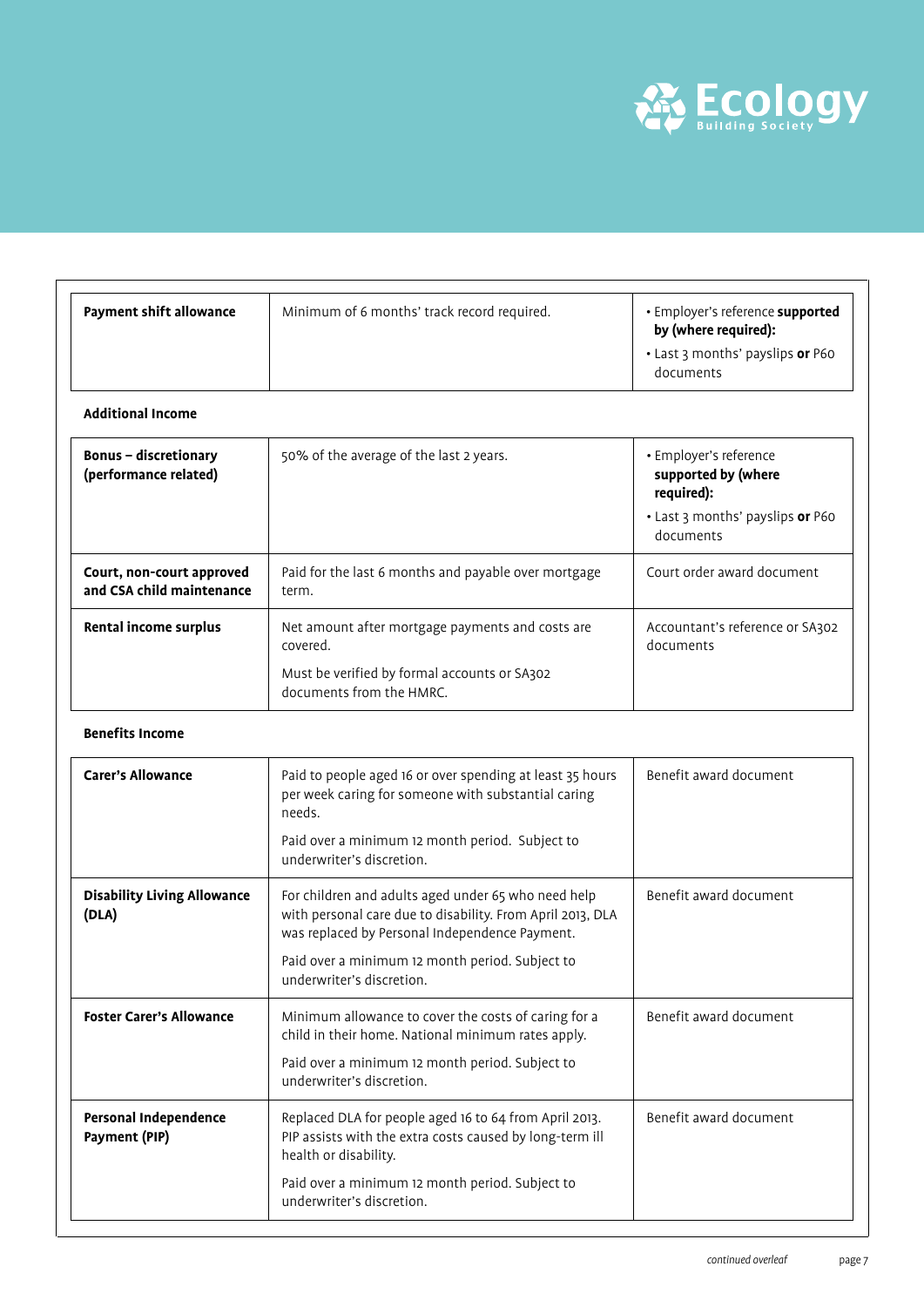

| <b>State Pension</b>  | State Pension is received when an individual reaches the<br>State Pension Age.                                             | Pension award document |
|-----------------------|----------------------------------------------------------------------------------------------------------------------------|------------------------|
| War Widow(er) Pension | Payment if wife/husband/civil partner has died as a<br>result of their service in HM Armed Forces during a time<br>of war. | Benefit award document |
|                       | Paid over a minimum 12 month period. Subject to<br>underwriter's discretion.                                               |                        |

#### **Benefits Additional Income**

| <b>Attendance Allowance</b>                         | For people aged 65 or over who need help with personal<br>care due to physical or mental disability.<br>Paid over a minimum 12 month period. Subject to<br>underwriter's discretion.                                                                                                          | Benefit award document |
|-----------------------------------------------------|-----------------------------------------------------------------------------------------------------------------------------------------------------------------------------------------------------------------------------------------------------------------------------------------------|------------------------|
| <b>Child Benefit</b>                                | Paid to individuals responsible for a child even if not<br>their parent. If any borrower receives an income of more<br>than £50,000 a year Child Benefit should not be included<br>as part of their income.<br>Paid over a minimum 12 month period. Subject to<br>underwriter's discretion.   | Benefit award document |
| <b>Child Tax Credit</b>                             | Paid to individuals responsible for children aged under 16<br>or under age 20 if enrolled in certain types of education<br>or training. Incorporated into Universal Credit (rolled out<br>on a phased basis).<br>Paid over a minimum 12 month period. Subject to<br>underwriter's discretion. | Benefit award document |
| <b>Constant Attendance</b><br><b>Allowance</b>      | Payment if in receipt of Industrial Injuries Disablement<br>Benefit and need daily care and attention.<br>Paid over a minimum 12 month period. Subject to<br>underwriter's discretion.                                                                                                        | Benefit award document |
| <b>Employment &amp; Support</b><br><b>Allowance</b> | Provides financial help to people who are unable to work<br>due to illness or disability. Incorporated into Universal<br>Credit.<br>Paid over a minimum 12 month period. Subject to<br>underwriter's discretion.                                                                              | Benefit award document |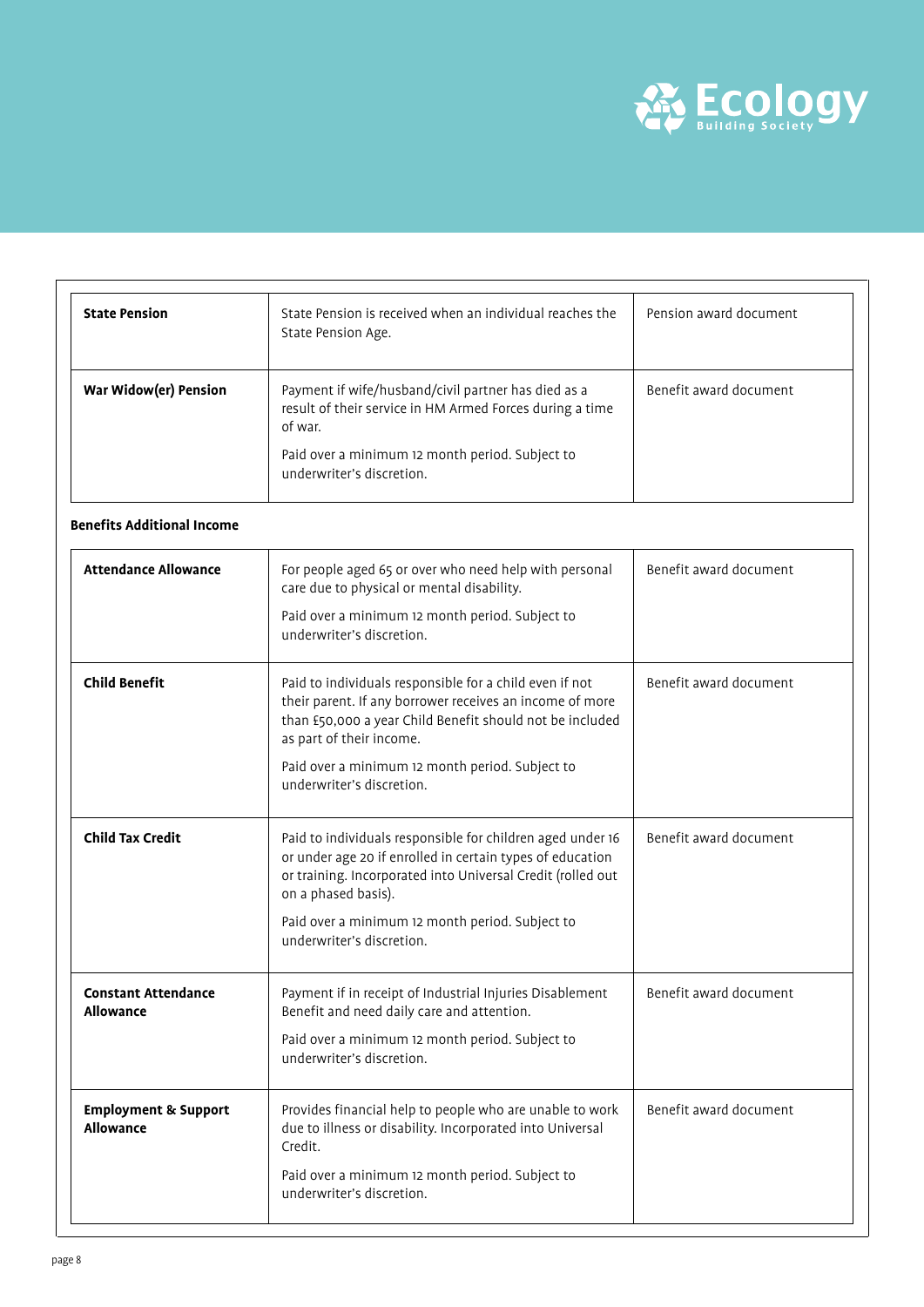

| <b>Guardian's Allowance</b>                              | Payment to those bringing up a child whose parents<br>have died.<br>Paid over a minimum 12 month period. Subject to<br>underwriter's discretion.                                                                                                                                                                                                        | Benefit award document |
|----------------------------------------------------------|---------------------------------------------------------------------------------------------------------------------------------------------------------------------------------------------------------------------------------------------------------------------------------------------------------------------------------------------------------|------------------------|
| <b>Industrial Injuries</b><br><b>Disablement Benefit</b> | Payment to those who are ill or disabled from an<br>accident or disease caused by work.<br>Paid over a minimum 12 month period. Subject to<br>underwriter's discretion.                                                                                                                                                                                 | Benefit award document |
| <b>Pension Credit</b>                                    | Income related benefit.<br>Paid over a minimum 12 month period. Subject to<br>underwriter's discretion.                                                                                                                                                                                                                                                 | Benefit award document |
| <b>Reduced Earnings</b><br><b>Allowance</b>              | Payment to those who can't earn as much as they used<br>to because of an accident or disease caused by their<br>work.<br>Paid over a minimum 12 month period. Subject to<br>underwriter's discretion.                                                                                                                                                   | Benefit award document |
| <b>Working Tax Credit</b>                                | Payment is based on the number of hours worked<br>and the salary received. Has been incorporated into<br>Universal Credit (on a limited basis). Universal Credit<br>was introduced in April 2013 and combines a number of<br>current benefits into one monthly payment.<br>Paid over a minimum 12 month period. Subject to<br>underwriter's discretion. | Benefit award document |
| <b>Unacceptable Income</b>                               | Unacceptable income includes:<br>Zero hour contracts<br>Rent allowance<br>Income not paid in £ sterling<br>Irregular overtime<br>Maintenance <sup>1</sup> .<br>Notes<br>1 Unless verified legal documents suggest available throughout remaining/proposed mortgage term                                                                                 |                        |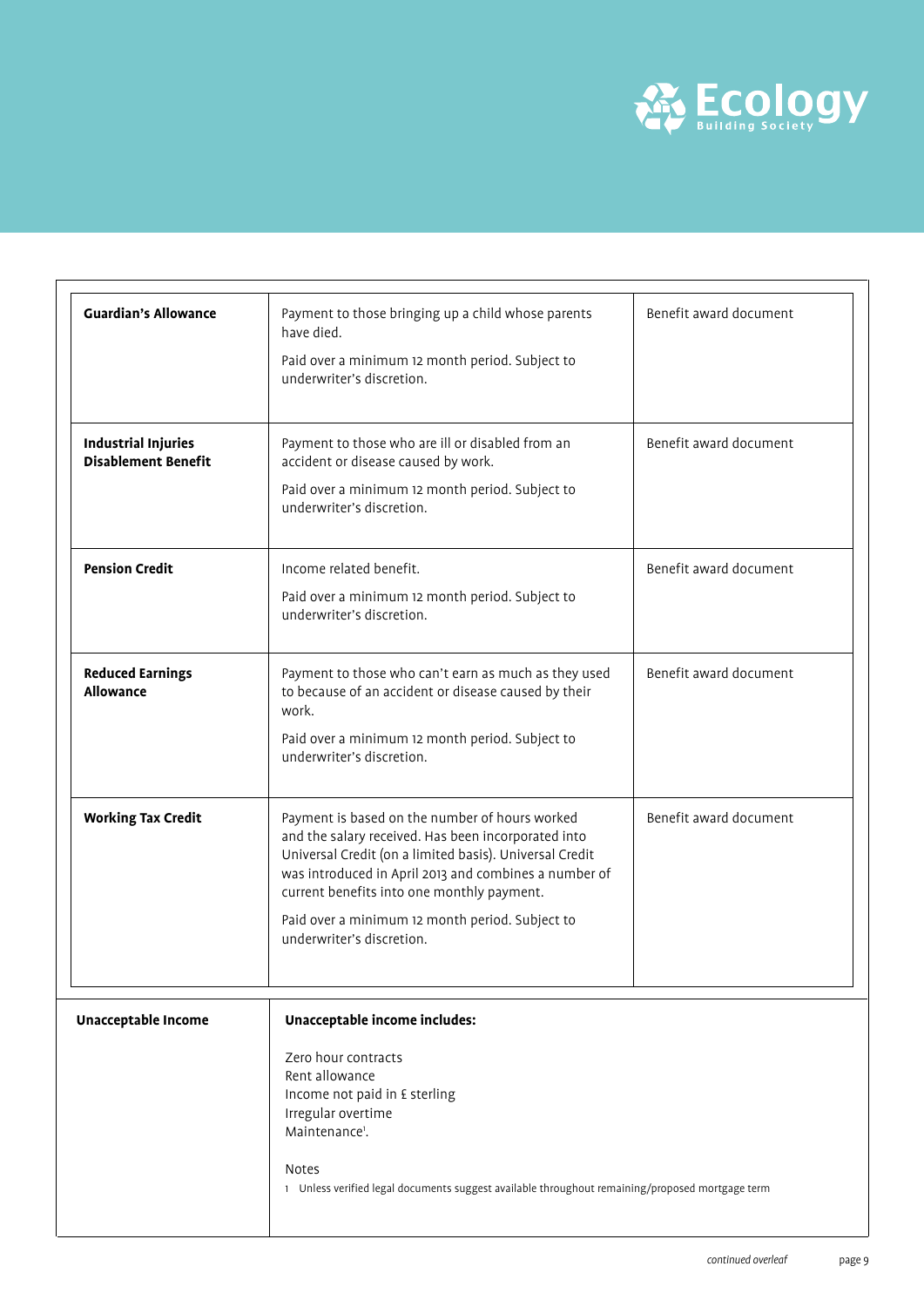

| Affordability                                  |                                                                                                                                                                                                                                                                                                                                                                                                                                                                                                                                                                                                                                                                                                                           |
|------------------------------------------------|---------------------------------------------------------------------------------------------------------------------------------------------------------------------------------------------------------------------------------------------------------------------------------------------------------------------------------------------------------------------------------------------------------------------------------------------------------------------------------------------------------------------------------------------------------------------------------------------------------------------------------------------------------------------------------------------------------------------------|
| <b>Affordability Assessment</b>                | • The Society bases its lending decision on the applicant's ability to repay their loan.                                                                                                                                                                                                                                                                                                                                                                                                                                                                                                                                                                                                                                  |
| <b>Commitments</b>                             |                                                                                                                                                                                                                                                                                                                                                                                                                                                                                                                                                                                                                                                                                                                           |
| Mortgage/Tenancy                               | Mortgage:                                                                                                                                                                                                                                                                                                                                                                                                                                                                                                                                                                                                                                                                                                                 |
|                                                | • Full details and proof of payments will be required for all current and previous mortgages,<br>including second charges, held in the last 3 years unless Call Credit information is available.                                                                                                                                                                                                                                                                                                                                                                                                                                                                                                                          |
|                                                | • For let to buy, when the current mortgage will remain, rental income must cover the whole<br>mortgage repayment. In addition, confirmation will be required from the current lender that<br>they are in agreement with the tenancy and a copy of the tenancy agreement will be required.                                                                                                                                                                                                                                                                                                                                                                                                                                |
|                                                | Tenancy:                                                                                                                                                                                                                                                                                                                                                                                                                                                                                                                                                                                                                                                                                                                  |
|                                                | • Full details will be required for all current and previous tenancies held in the last 12 months.                                                                                                                                                                                                                                                                                                                                                                                                                                                                                                                                                                                                                        |
|                                                | • A landlord's reference will be obtained for all applicants who are renting, including<br>confirmation that payments have been made satisfactorily.                                                                                                                                                                                                                                                                                                                                                                                                                                                                                                                                                                      |
| <b>Expenditure</b>                             | • Regular commitments in respect of loans, credit cards, hire purchase agreements, mail order,<br>maintenance etc. will be deducted from income as follows:<br>Loans, hire purchase, maintenance - Annual payment made.<br>- Credit cards and mail order commitments - 3% of outstanding balance x 12.<br>Where credit card balances are repaid in full each month - the amount should be covered by<br>expenditure items rather than be deducted from income.<br>Child care costs - will be included in the affordability calculation.<br>- On other encumbered properties any shortfall (i.e. where the rental income is less than<br>100% of the borrowing commitment) the difference will be treated as a commitment. |
| <b>Regular Significant</b><br><b>Outgoings</b> | Regular significant outgoings such as gambling will be considered on a case-by-case basis and<br>at the underwriter's discretion an acceptable deduction for expenditure will be made. For more<br>extreme cases where the regularity and amounts are excessive in the context of the applicant(s)<br>lifestyle, the application may be declined.<br>Where the applicant(s) are significantly in their overdraft but operating within their agreed                                                                                                                                                                                                                                                                        |
|                                                | facility, a 3% deduction as a monthly commitment is normally taken. In extreme cases where<br>the overdraft facility is breached, the application may be declined.                                                                                                                                                                                                                                                                                                                                                                                                                                                                                                                                                        |
| <b>Impaired credit</b>                         |                                                                                                                                                                                                                                                                                                                                                                                                                                                                                                                                                                                                                                                                                                                           |
| Criteria                                       | The Society will consider applications where there is historic Impaired Credit/CCJ/IVA/<br>Bankruptcy/Debt Management Plan/Debt Relief Order where these were settled.                                                                                                                                                                                                                                                                                                                                                                                                                                                                                                                                                    |
|                                                | Applications will not be considered where repossession has previously occurred.                                                                                                                                                                                                                                                                                                                                                                                                                                                                                                                                                                                                                                           |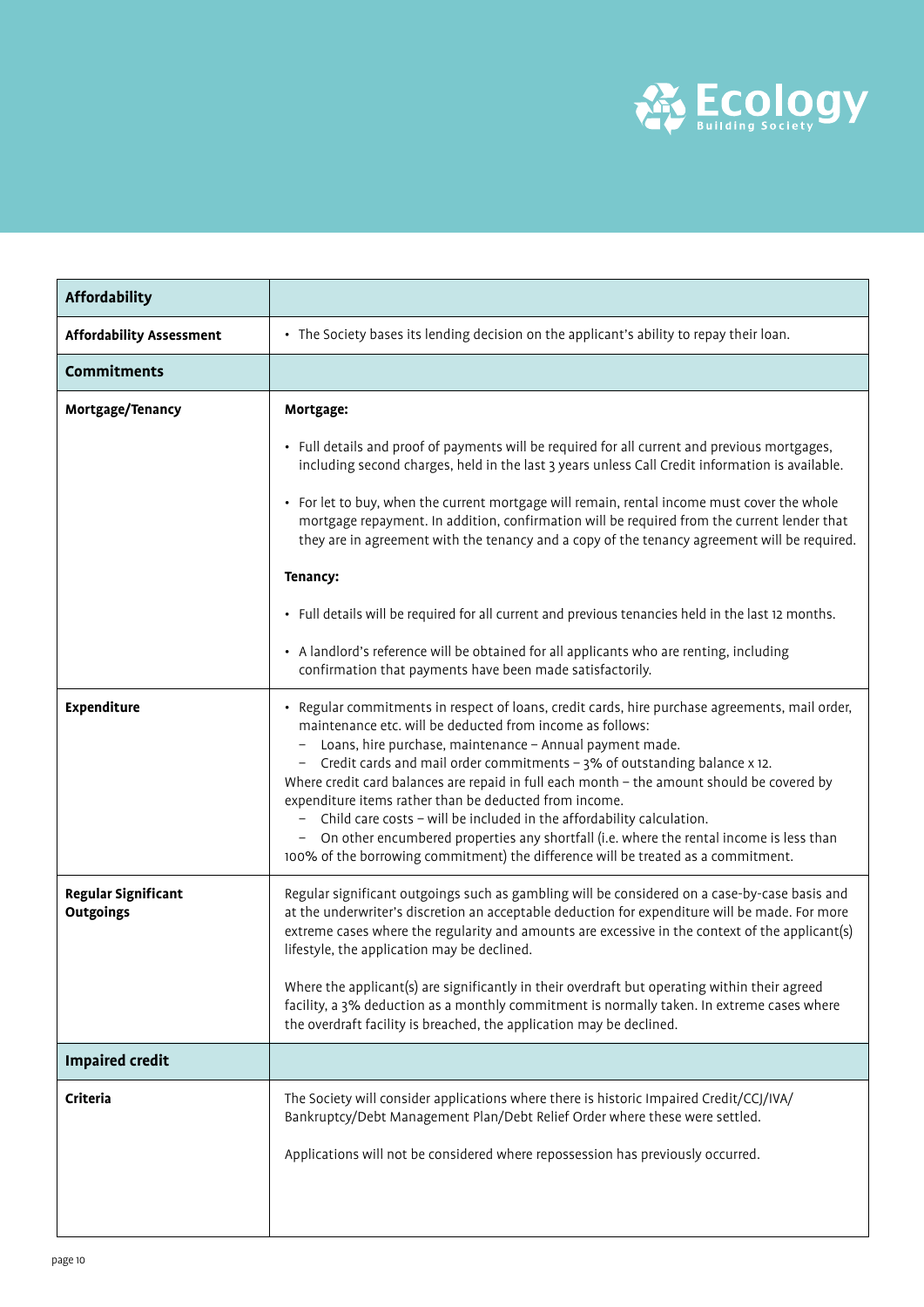

| Mortgage/                                              | < 80% LTV                                                                                                                                                                              | 80 - 90% LTV                                                                                                                                                                              | > 90% LTV                                                                                               |
|--------------------------------------------------------|----------------------------------------------------------------------------------------------------------------------------------------------------------------------------------------|-------------------------------------------------------------------------------------------------------------------------------------------------------------------------------------------|---------------------------------------------------------------------------------------------------------|
| <b>Secured Loan</b>                                    | No more than 1 missed payment in<br>the last 2 years                                                                                                                                   | No more than 1 missed<br>payment in the last 3 years                                                                                                                                      | No missed payments<br>in the last 3 years                                                               |
| <b>Unsecured Loan</b>                                  | No more than 1 missed payment in<br>the last 2 years                                                                                                                                   | No more than 1 missed<br>payment in the last 3 years                                                                                                                                      | No missed payments<br>in the last 3 years                                                               |
| Credit Card/<br><b>Store Card/Mail</b><br>Order        | No more than 2 consecutive missed<br>payments in the last 2 years                                                                                                                      | No more than 2 consecutive<br>missed payments in the last<br>3 years                                                                                                                      | No more than 1 missed<br>payment in the last<br>3 years                                                 |
| CCJ/Sheriff<br><b>Court Decrees</b>                    | None registered in last 3 years<br>CCJs registered more than 3 years<br>ago but only satisfied in last 2 years<br>acceptable if total balance does not<br>exceed £750 and maximum of 2 | None registered in last 5 years<br>CCJs registered more than 5<br>years ago but only satisfied in<br>last 4 years acceptable if total<br>balance does not exceed £500<br>and maximum of 2 | Not normally<br>considered                                                                              |
| <b>Default</b>                                         | Total must not exceed £500 and<br>must have been satisfied for more<br>than 2 years                                                                                                    | Total must not exceed £500 and<br>must have been satisfied for<br>more than 3 years                                                                                                       | Total must not exceed<br>£250 and must have<br>been satisfied for more<br>than 3 years                  |
| <b>Debt Relief</b><br>Order/Debt<br>Management<br>Plan | Cleared for at least 2 years as long as<br>effected over 3 years and less than<br>£10,000 in total                                                                                     | Cleared for at least 3 years as<br>long as effected over 4 years<br>and less than £10,000 in total                                                                                        | Cleared for at least<br>3 years as long as<br>effected over 4 years<br>and less than £5,000<br>in total |
| Bankruptcy/IVA                                         | Satisfied for 6 years                                                                                                                                                                  | Satisfied for 6 years                                                                                                                                                                     | Not normally<br>considered                                                                              |
| <b>Payday Loans</b>                                    | None in the last 18 months                                                                                                                                                             | None in the last 2 years                                                                                                                                                                  | None in the last 3 years                                                                                |
| Repossessions                                          | Not acceptable                                                                                                                                                                         | Not acceptable                                                                                                                                                                            | Not acceptable                                                                                          |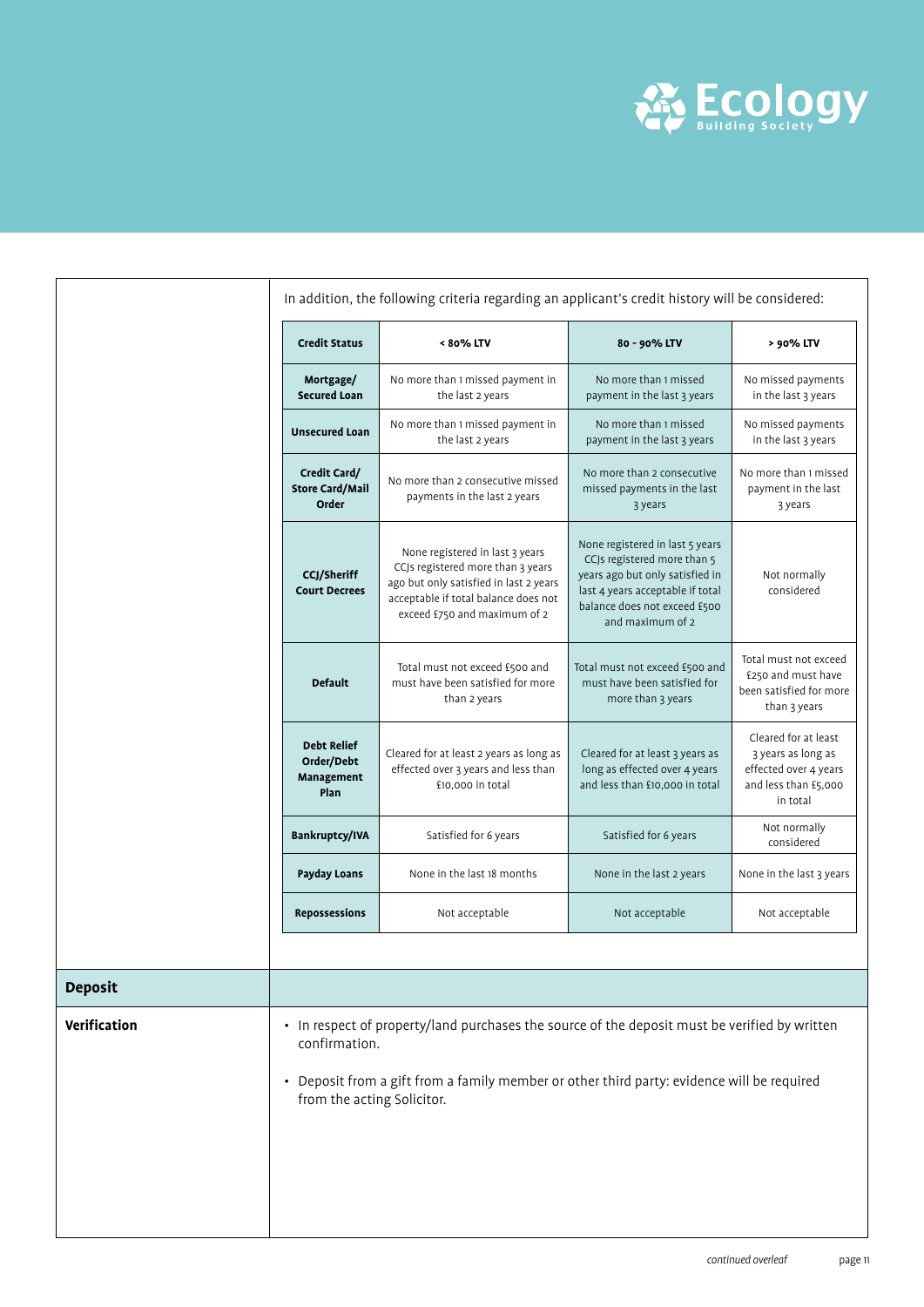

| <b>Repayment strategy</b> |                                                                                                                                                                                                                                                                                                    |
|---------------------------|----------------------------------------------------------------------------------------------------------------------------------------------------------------------------------------------------------------------------------------------------------------------------------------------------|
| Capital & Interest        | • Permitted.                                                                                                                                                                                                                                                                                       |
| <b>Interest Only</b>      | • Permitted on specific products - refer to the current residential mortgage rates and charges<br>document.                                                                                                                                                                                        |
|                           | <b>Repayment strategy:</b>                                                                                                                                                                                                                                                                         |
|                           | Must be held in the UK in Sterling.                                                                                                                                                                                                                                                                |
|                           | <b>Endowment policy</b><br>• Projection from the provider based on current value and contribution levels.<br>• Term must coincide with or mature before expiry of the mortgage term.                                                                                                               |
|                           | Commutable sum from pension                                                                                                                                                                                                                                                                        |
|                           | • Projected tax-free cash value.<br>• Term must coincide with or mature before expiry of the mortgage term.                                                                                                                                                                                        |
|                           | <b>ISA</b><br>• Value of existing savings/investment vehicles, including projected value where further regular<br>contributions will be made.                                                                                                                                                      |
|                           | Sale of property<br>• Sale of other UK property where there is evidence the net value of the asset is sufficient to<br>repay the mortgage.                                                                                                                                                         |
| <b>Part and Part</b>      | • Permitted on specific products - refer to product guide.                                                                                                                                                                                                                                         |
| <b>Security</b>           |                                                                                                                                                                                                                                                                                                    |
| <b>Property Types</b>     | Acceptable security types:                                                                                                                                                                                                                                                                         |
|                           | • Houses:                                                                                                                                                                                                                                                                                          |
|                           | · Detached/semi-detached/terraced/townhouse/bungalow<br>• Shared ownership<br>• Flat roof properties<br>• Properties with agricultural ties<br>• Flying freehold<br>• Timber construction<br>• Ex council properties<br>• Earth shelters<br>• Turf roofs<br>• Modern Methods of Construction (MMC) |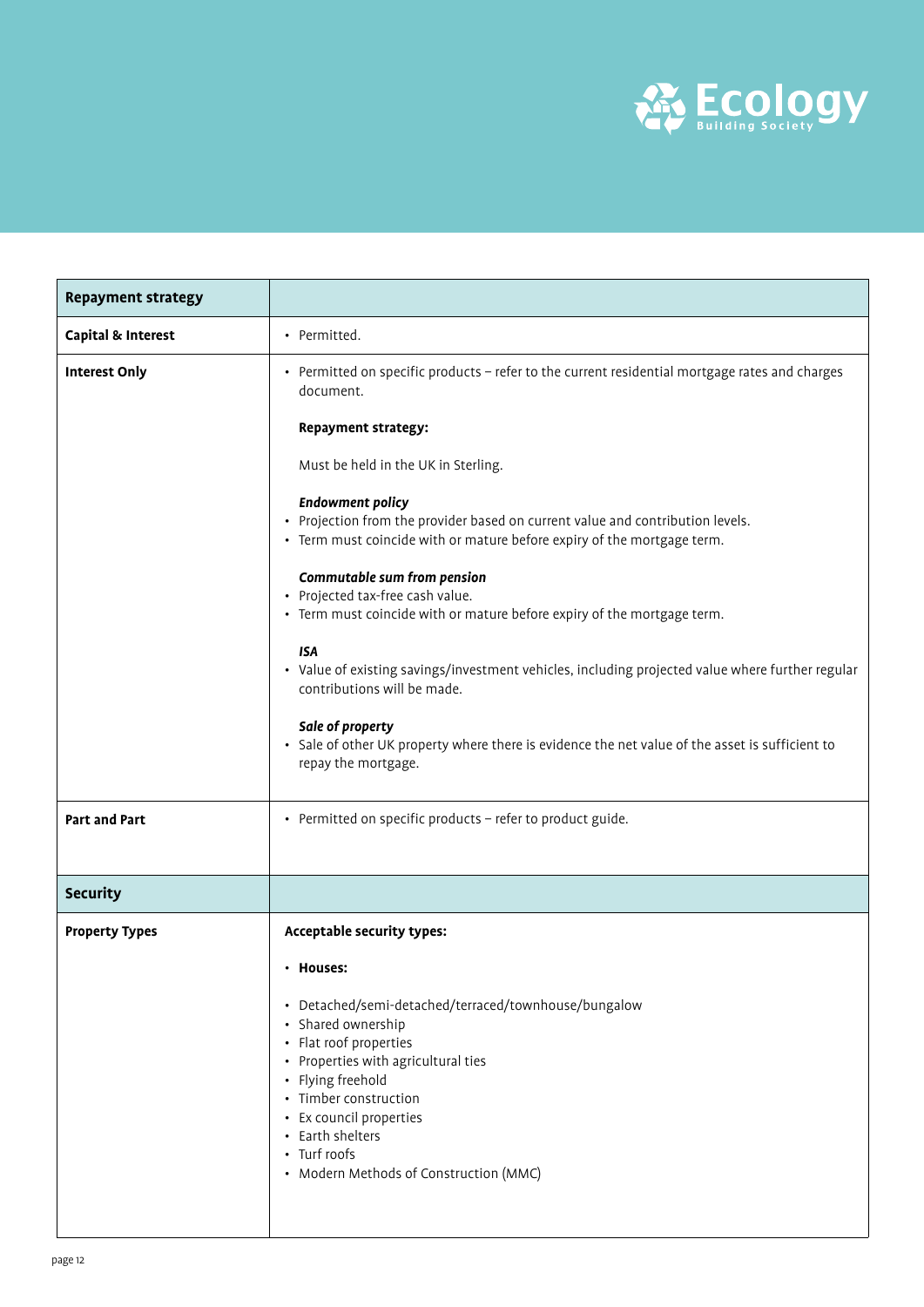

|                                                    | · Flats:                                                                                                                                                                                                                                                                                                                                                                                                        |                                                                                                                                                                        |                                                                                                                                                   |  |  |
|----------------------------------------------------|-----------------------------------------------------------------------------------------------------------------------------------------------------------------------------------------------------------------------------------------------------------------------------------------------------------------------------------------------------------------------------------------------------------------|------------------------------------------------------------------------------------------------------------------------------------------------------------------------|---------------------------------------------------------------------------------------------------------------------------------------------------|--|--|
|                                                    | • Maximum 4 storeys<br>• Shared ownership<br>• Leasehold with remaining term on the lease of at least 35 years at the end of the mortgage term<br>• Flats above occupied shops and commercial premises (with due regard to the nature of the<br>activity in such premises).                                                                                                                                     |                                                                                                                                                                        |                                                                                                                                                   |  |  |
| <b>Unnaceptable Security</b>                       | The following types of property are not acceptable:                                                                                                                                                                                                                                                                                                                                                             |                                                                                                                                                                        |                                                                                                                                                   |  |  |
|                                                    | • Freehold flats<br>• Holiday/second homes<br>• Mobile homes<br>• Park homes<br>• Bedsits<br>• Houseboats<br>• Properties which are affected by Japanese Knotweed<br>• HMO properties                                                                                                                                                                                                                           |                                                                                                                                                                        |                                                                                                                                                   |  |  |
| <b>Unacceptable Defective</b><br><b>Properties</b> | • Airey<br>$\cdot$ Boot<br>• Boswell<br>• Butterley<br>• Cornish Type 1<br>• Cornish Type 2<br>• Dorran<br>• Dyke<br>• Gregory<br>• Hawksley<br>• Laing Easiform                                                                                                                                                                                                                                                | • Myton<br>• Newland<br>• Orlit<br>• Parkinson Frame<br>• PRC Limited<br>• Reema Hollow Panel<br>• Schindler<br>• Smith<br>$\cdot$ Stent<br>• Stonecrete<br>• Tee Beam | $\cdot$ Tarran<br>• Underdown<br>• Unity<br>• Waller<br>• Wates<br>• Wessex<br>• Whitson Fairhurst<br>• Wimpey No Fines<br>• Winget<br>• Woolaway |  |  |
| <b>Mortgage Types</b>                              |                                                                                                                                                                                                                                                                                                                                                                                                                 |                                                                                                                                                                        |                                                                                                                                                   |  |  |
| <b>Purchase of Existing</b><br><b>Properties</b>   | • Permitted (provided that the property complies with the Society's ecological requirements).<br>• Provided that building insurance can be obtained.                                                                                                                                                                                                                                                            |                                                                                                                                                                        |                                                                                                                                                   |  |  |
| Re-mortgage                                        | • Acceptable if the property complies with the Society's ecological requirements.                                                                                                                                                                                                                                                                                                                               |                                                                                                                                                                        |                                                                                                                                                   |  |  |
| Self-build                                         | • Permitted (provided that the property complies with the Society's ecological requirements).<br>• Provided that building insurance can be obtained.<br>• Outline planning permission required as a minimum.<br>• Full plans and professional build costs required.<br>· Eligible for our C-Change discounts (see page 11).<br>• Available on repayment or interest-only (see our repayment strategy criteria). |                                                                                                                                                                        |                                                                                                                                                   |  |  |
| <b>Debt Consolidation</b>                          | The Society will only provide debt consolidation for secured mortgage debt or repayment of<br>family loans.                                                                                                                                                                                                                                                                                                     |                                                                                                                                                                        |                                                                                                                                                   |  |  |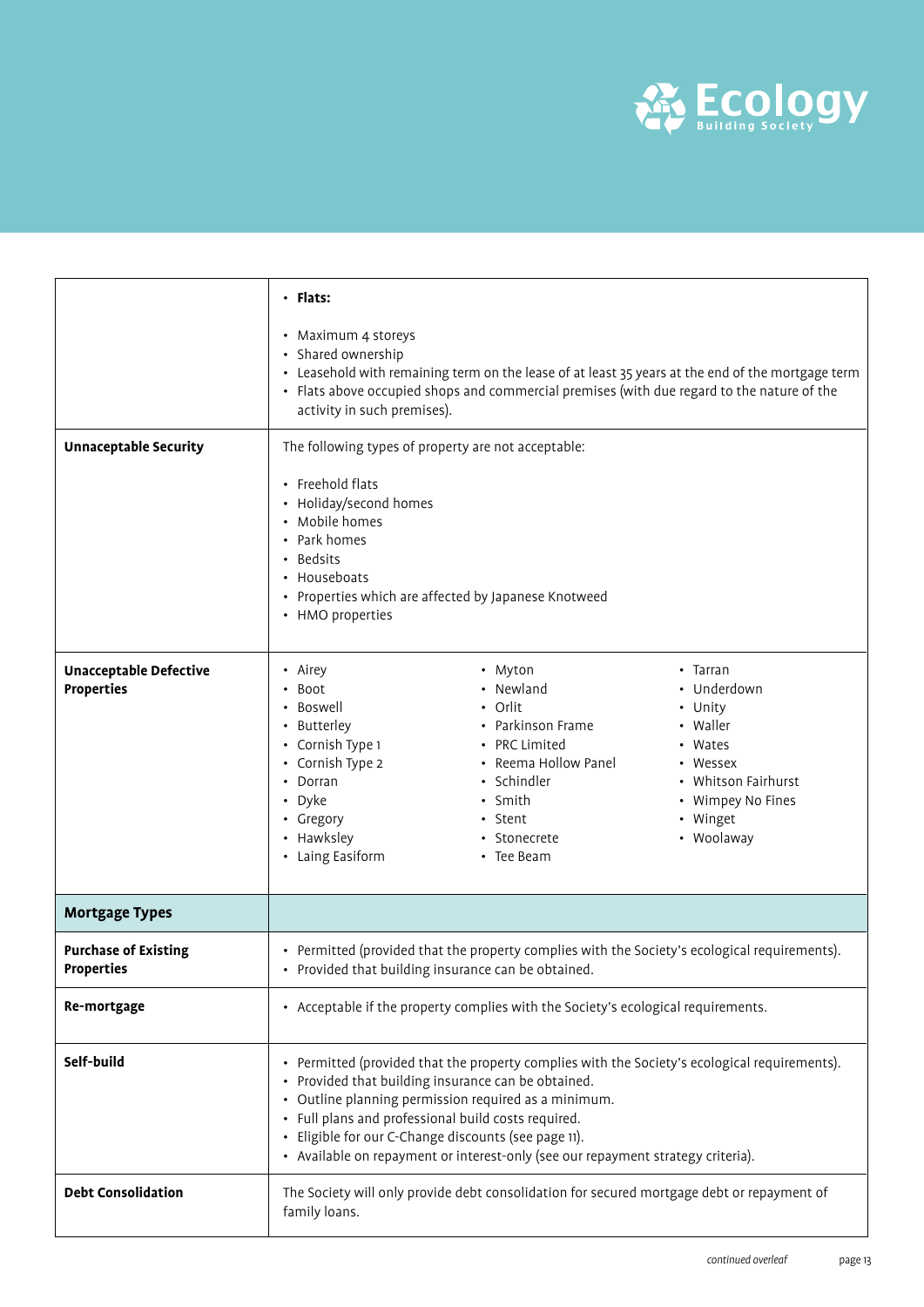

| Renovation              | • Permitted (provided that the property complies with the Society's ecological requirements).<br>• Provided that building insurance can be obtained.<br>• Planning permission required where applicable.<br>• Full plans and professional build costs required.<br>· Eligible for our C-Change discounts (see page 11).<br>• Available on repayment or interest-only (see our repayment strategy criteria).   |
|-------------------------|---------------------------------------------------------------------------------------------------------------------------------------------------------------------------------------------------------------------------------------------------------------------------------------------------------------------------------------------------------------------------------------------------------------|
| Conversion              | • Permitted (provided that the property complies with the Society's ecological requirements).<br>• Provided that building insurance can be obtained.<br>• Outline planning permission required as a minimum.<br>• Full plans and professional build costs required.<br>Eligible for our C-Change discounts (see page 11).<br>• Available on repayment or interest-only (see our repayment strategy criteria). |
| <b>Shared Ownership</b> | • Permitted (provided that the property has a minimum Energy Performance Rating of 'B').<br>• Minimum purchase share is 25%.<br>• The maximum LTV ratio considered by the Society is 95% of the share being purchased.<br>Eligible for our C-Change discounts (see page 11).<br>$\bullet$<br>• Available on a repayment basis only.                                                                           |
| <b>Buy-to-let</b>       | • Permitted (provided that the property complies with the Society's ecological requirements).<br>• A maximum portfolio of no more than 3 properties (including the property being mortgaged<br>with the Society).<br>• Rental income must exceed the mortgage payment by 135%.<br>• Maximum term 25 years.<br>• Available on repayment or interest-only basis.                                                |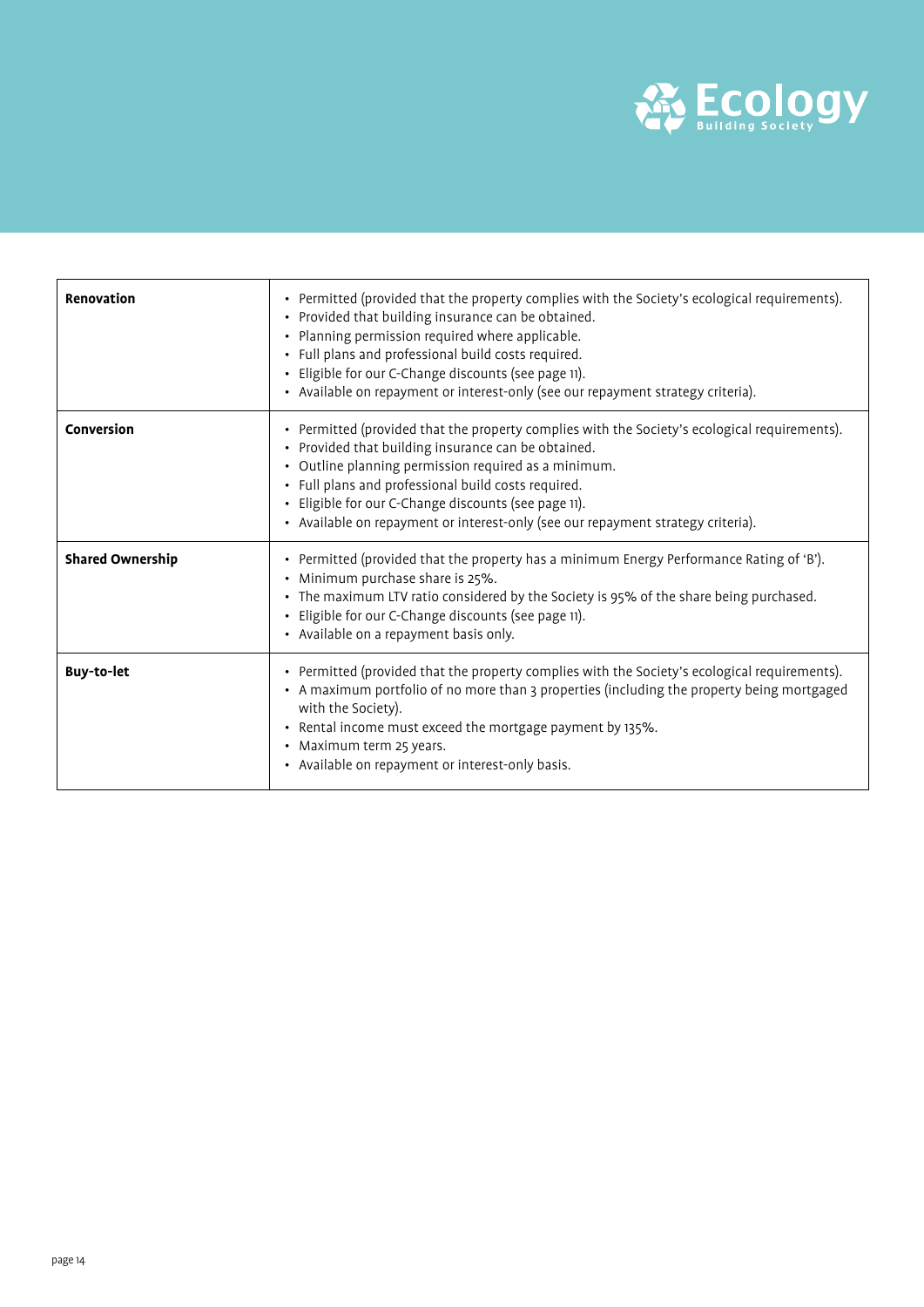

Our C-Change discounts are a unique way for your client to save money on their mortgage. The discounts are available on mortgages for self builds, existing energy efficient homes, renovations and conversions.

The following table outlines the three types of discount available under our C-Change scheme. For further details, please visit **ecology.co.uk/mortgages/c-change-discounts**.

| <b>C-Change discounts</b>       |                                               |                                                                                                                                                                                                                                                                |                                                                                                                                               |                                              |  |  |  |
|---------------------------------|-----------------------------------------------|----------------------------------------------------------------------------------------------------------------------------------------------------------------------------------------------------------------------------------------------------------------|-----------------------------------------------------------------------------------------------------------------------------------------------|----------------------------------------------|--|--|--|
| Type of discount                | Interest rate reduction<br>(applied from SVR) | <b>Applicable to</b>                                                                                                                                                                                                                                           | When applicable                                                                                                                               | <b>Project suitability</b>                   |  |  |  |
| C-Change sustainable<br>homes   | $0.50\% - 1.25\%$                             | The whole of the<br>mortgage balance<br>outstanding. The higher<br>the energy rating, the<br>higher the discount.                                                                                                                                              | At completion, if<br>confirmation of energy<br>rating is available.<br>Otherwise, as soon as<br>confirmation of energy<br>rating is achieved. | Self-build<br>Conversion<br>Shared Ownership |  |  |  |
| C-Change retrofit               | $0.25\% - 1.50\%$                             | The whole of the<br>mortgage balance<br>outstanding. The size<br>of the discount will<br>depend on the number<br>of grade improvements<br>achieved within the<br>Energy Performance<br>Certificate (EPC). 0.25%<br>discount for each EPC<br>grade improvement. | Once works are<br>complete and a new<br>EPC verifying the<br>upgrade is received.                                                             | Renovation                                   |  |  |  |
| C-Change energy<br>improvements | 1.00%                                         | Funds being used to<br>install energy savings<br>measures or renewable<br>energy systems.                                                                                                                                                                      | Once works are<br>complete and invoices<br>are provided for<br>qualifying works.                                                              | Renovation                                   |  |  |  |